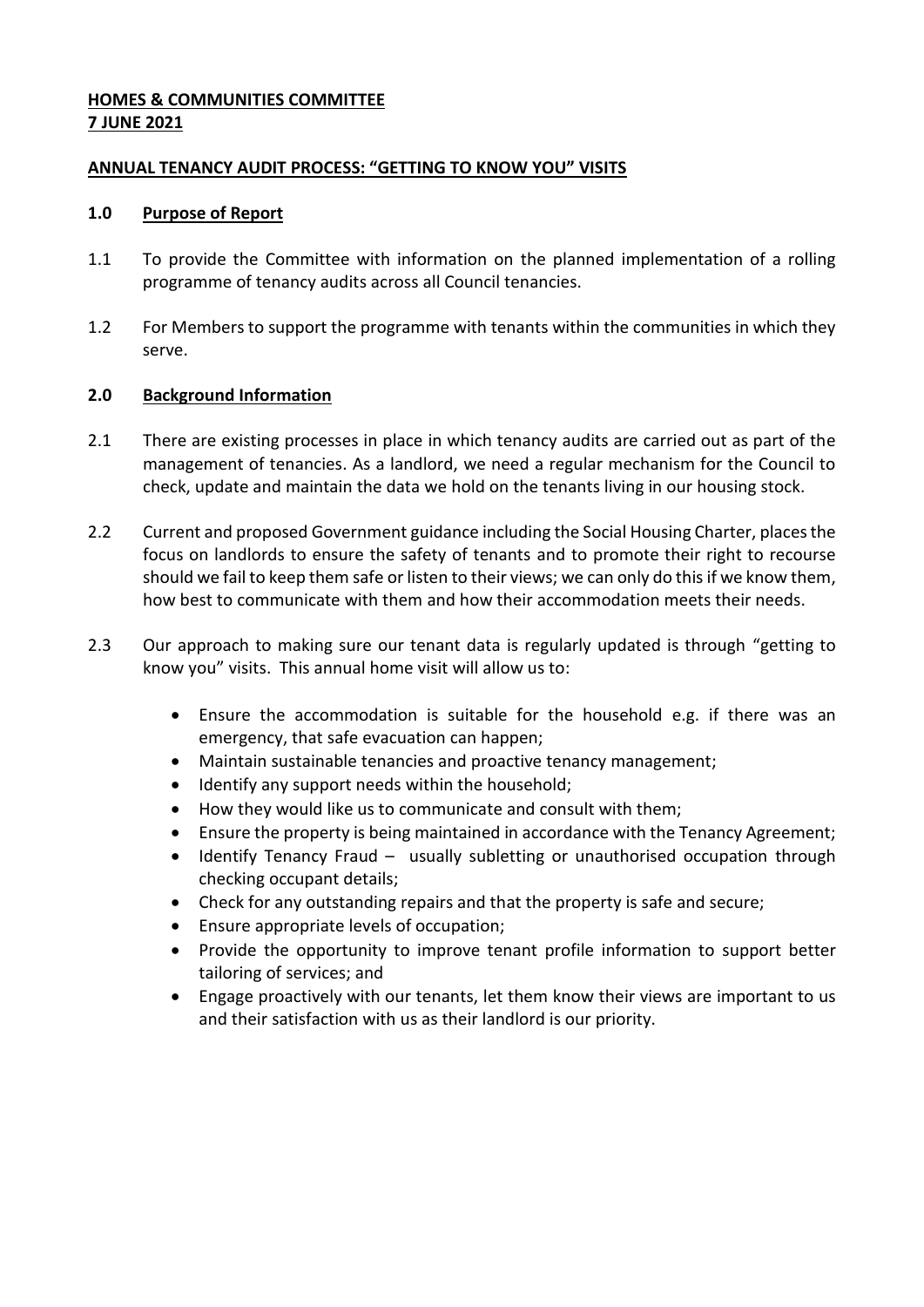### **3.0 Implementation**

- 3.1 Our current stock levels are 5543 properties; split between general needs 2948 and 2625 supported accommodation.
- 3.2 Housing with Care facilities: Gladstone, Vale View, Armstrong Gardens and Broadleaves will be excluded from this programme as all tenants living in this accommodation receive regular visits and support alongside annual reviews which include the completion of a Personal Emergency Evacuation Plan (PEEP) that is enacted in the event of a fire.
- 3.3 A two year programme will be formulated to ensure all households as detailed in 3.1 are visited.
- 3.4 Visits will mainly be carried out by our Tenancy & Estates colleagues and where other front line colleagues are carrying out their normal duties, i.e Income Management and visiting tenants it is envisaged a Tenancy Audit is carried out and captured on our Housing System Capita, to prevent duplication.
- 3.5 The programme will be managed as a portfolio by a Senior Housing Officer and progress and trends/findings will be shared with Homes and Communities Committee.

# **4.0 Equalities Implications**

4.1 The Council has made a commitment to ensuring that it complies with the requirements of the Equalities Act 2010; undertaking this programme will improve the data we hold on tenants therefore identifying anyone with 'protected characteristics' under the legislation thus allowing services to be tailored as appropriate.

# **5.0 Digital Implications**

5.1 The Council has made a commitment to encourage the use of our digital services; undertaking this programme will improve the data we hold on tenants therefore identifying anyone who prefers this method of communication or requires further support to become digitally engaged.

# **6.0 Financial Implications**

- 6.1 Staffing levels within Tenancy and Estates are almost up to establishment so no additional resources are required.
- 6.2 It is possible that this proactive approach may find previously unreported repairs and issues within households that need to be addressed. Again, this will be managed within existing resources.